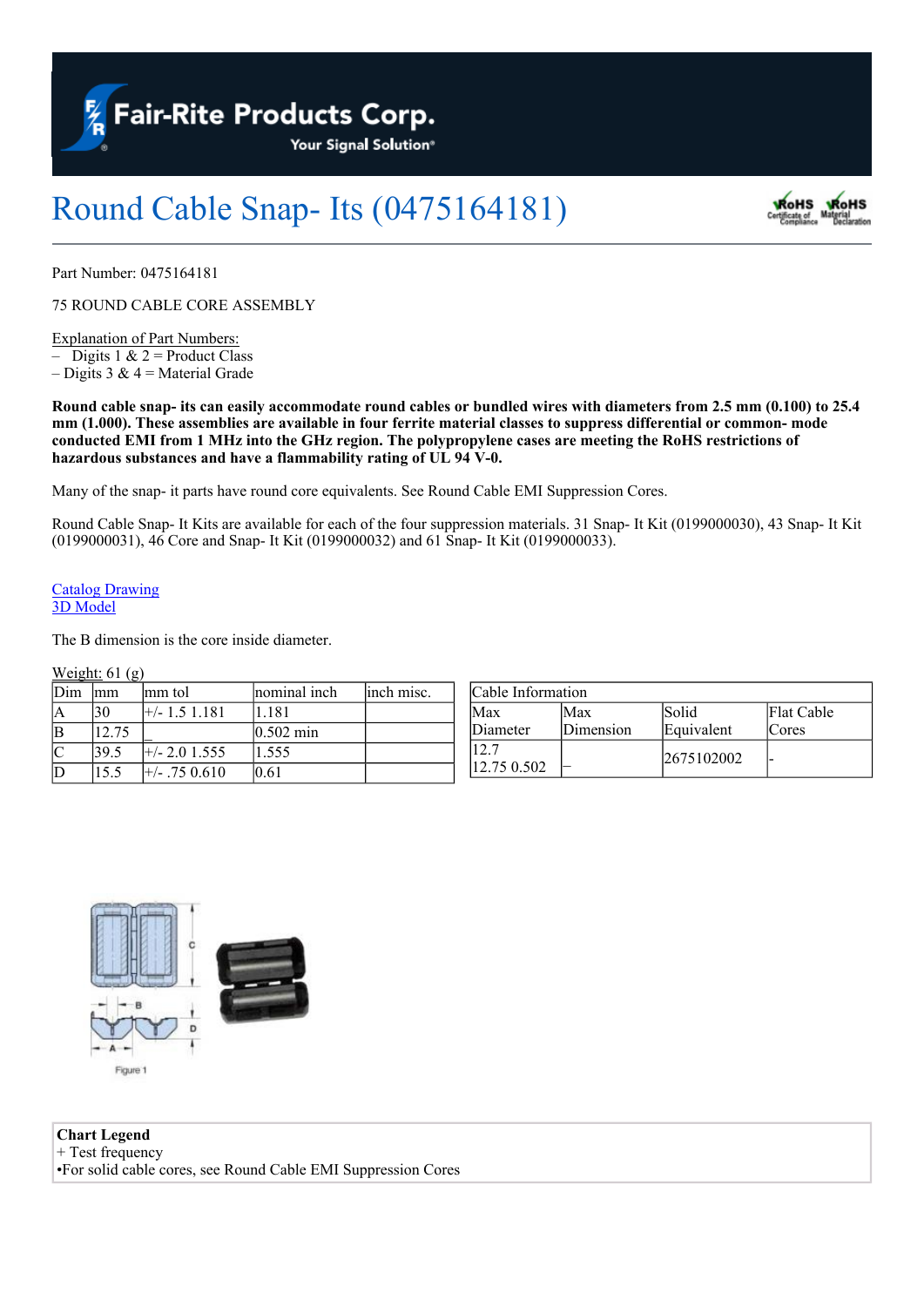| Typical Impedance $(\Omega)$ |  |  |  |  |  |
|------------------------------|--|--|--|--|--|
| 200 kHz                      |  |  |  |  |  |
| 500 kHz                      |  |  |  |  |  |
| $1$ MHz                      |  |  |  |  |  |
| 2 MHz                        |  |  |  |  |  |
| 5 MHz                        |  |  |  |  |  |

Round cable snap- it assemblies are controlled for impedances only. Minimum impedance values are specified for the + marked frequencies. The minimum impedance is listed on our catalog drawing.

## [Catalog](https://www.fair-rite.com/wp-content/uploads/2020/07/0475164181cat.pdf) [Drawing](https://www.fair-rite.com/wp-content/uploads/2020/07/0475164181cat.pdf)

Single turn impedance tests for 31, 43 and 46 material cores are performed on the E4991A/ HP4291B Impedance Analyzer. The 61 material parts are tested on the E4991A / HP4291B Impedance Analyzer and 75 material parts are tested on the E4990A Impedance Analyzer. Cores are tested with the shortest practical wire length.